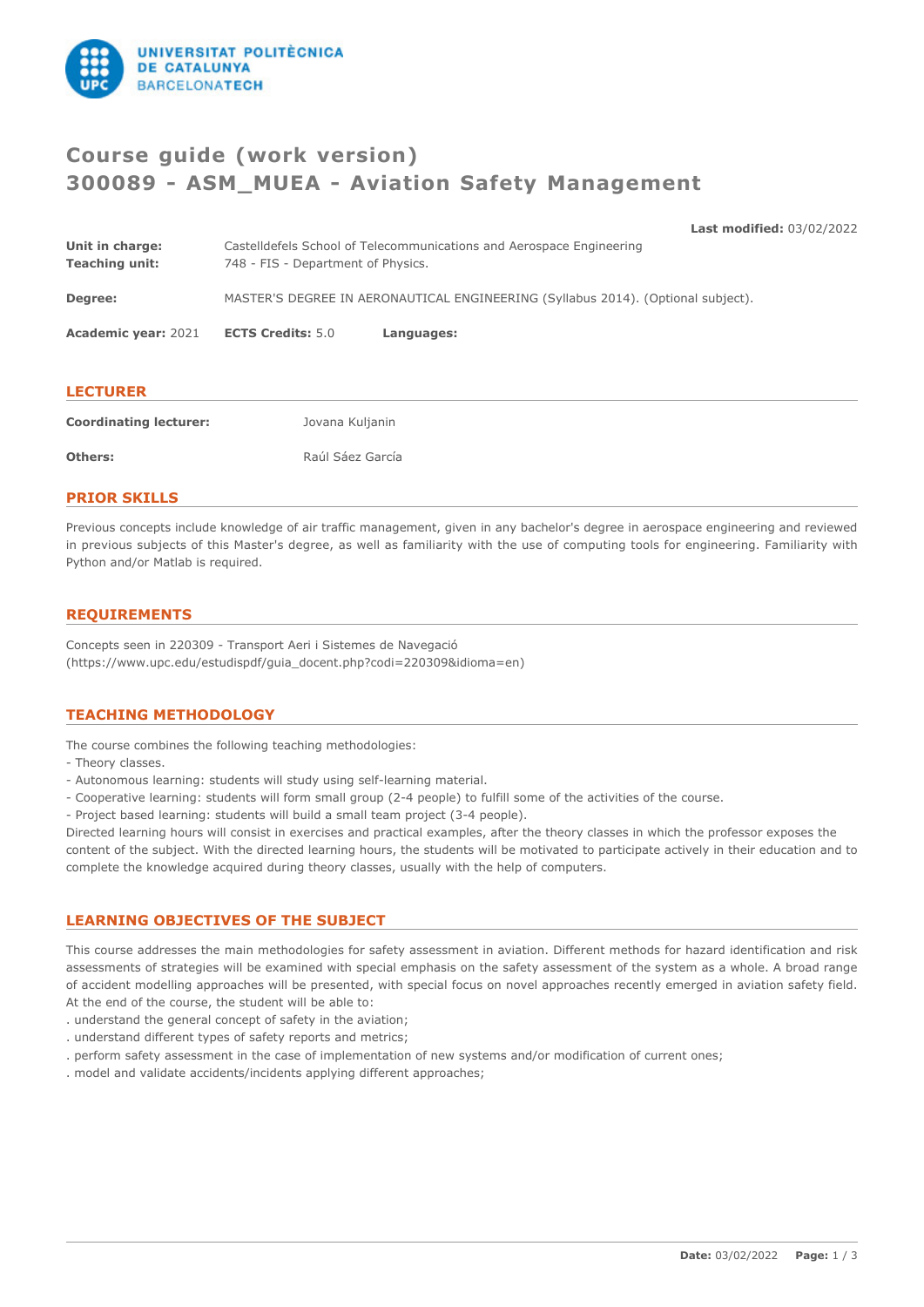

# **STUDY LOAD**

| <b>Type</b>        | <b>Hours</b> | Percentage |
|--------------------|--------------|------------|
| Self study         | 80,0         | 64.00      |
| Hours medium group | 15,0         | 12.00      |
| Hours large group  | 30,0         | 24.00      |

**Total learning time:** 125 h

# **CONTENTS**

#### **Introduction to Safety**

#### **Description:**

- Definition and Basic concepts of Risk and Safety.
- Safety records and Safety metrics (accident statistics, accident causal factors, real-life examples)
- Sources of Accident/Incident Information (notification, investigation, reporting)
- Just Culture concept (Evaluating the benefits of punishment versus learning)

**Full-or-part-time:** 14h Theory classes: 6h Laboratory classes: 2h Self study : 6h

### **Safety threats and management**

#### **Description:**

Overview, description and literature review on:

- Human factor, error and performance
- Airport safety issues (runway excursion, loss of separation, controlled flight into terrain)
- Safety management concepts
- Safety assessment methodology (TOPAZ and SAM)

# **Full-or-part-time:** 25h

Theory classes: 6h Laboratory classes: 3h Self study : 16h

#### **Methods for Safety assessment**

#### **Description:**

Overview, description and literature review on:

- -Causal methods/models
- -Human Error Models (HESRA, HERA, TRACER-lite, etc.)
- -Accident modelling approaches (Technical, Human Factors, Organizational, Systemic)
- -Conflict detection and resolution methods

### **Full-or-part-time:** 34h

Theory classes: 10h Laboratory classes: 4h Self study : 20h